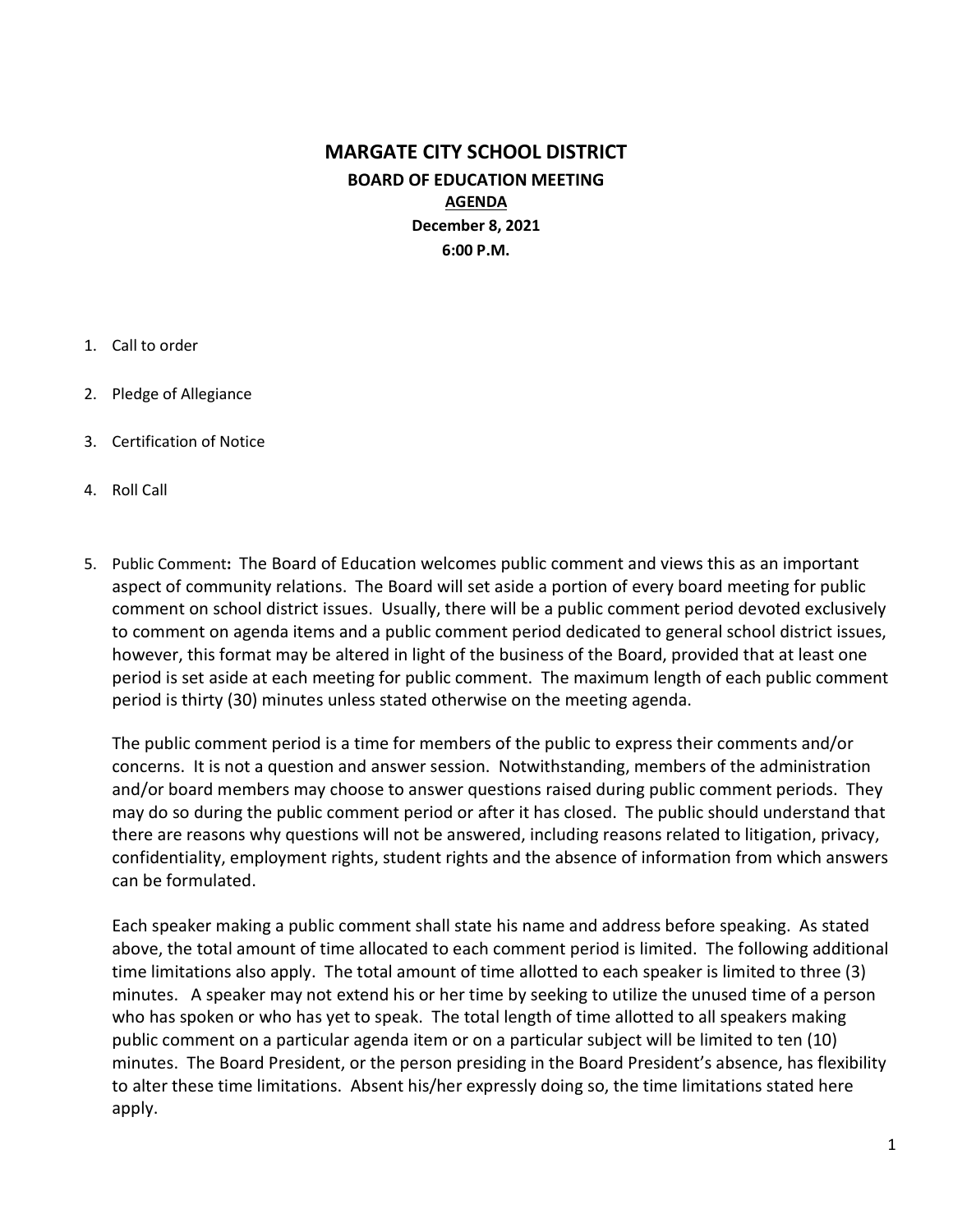- 6. Report of Superintendent of Schools:
	- A. Enrollment:

| Enrollment as of 11/01/2021     |     | Enrollment as of 11/24/2021     |     |  |  |
|---------------------------------|-----|---------------------------------|-----|--|--|
| <b>Ross School</b>              |     | <b>Ross School</b>              |     |  |  |
| Pre K $(1/2$ day)               | 04  | Pre K $(1/2$ day)               | 05  |  |  |
| Kindergarten                    | 39  | Kindergarten                    | 39  |  |  |
| Grade 1                         | 37  | Grade 1                         | 37  |  |  |
| Grade 2                         | 39  | Grade 2                         | 39  |  |  |
| Grade 3                         | 32  | Grade 3                         | 32  |  |  |
| Grade 4                         | 45  | Grade 4                         | 45  |  |  |
| Sub-total                       | 196 | Sub-total                       | 197 |  |  |
| <b>Tighe School</b>             |     | <b>Tighe School</b>             |     |  |  |
| Grade 5                         | 32  | Grade 5                         | 32  |  |  |
| Grade 6                         | 34  | Grade 6                         | 34  |  |  |
| Grade 7                         | 48  | Grade 7                         | 48  |  |  |
| Grade 8                         | 49  | Grade 8                         | 49  |  |  |
| Sub-total                       | 163 | Sub-total                       | 163 |  |  |
| <i><b>*Total Enrollment</b></i> | 359 | <i><b>*Total Enrollment</b></i> | 360 |  |  |

#### \*Above enrollment includes Longport and Tuition enrollment below

| <b>Longport Enrollment:</b> |    |     | <b>Tuition Students:</b> |  |
|-----------------------------|----|-----|--------------------------|--|
| William H. Ross             | 26 |     | William H. Ross          |  |
| Eugene A. Tighe             | 12 |     | Eugene A. Tighe          |  |
| Total                       | 38 |     |                          |  |
| ACHS (Margate)              |    | 041 |                          |  |
| OCHS (Choice)               |    | 057 |                          |  |
| MRHS (Choice)               |    | 008 |                          |  |

### B. Instructional Support

- 1. Update on Principal/Director activities
- 2. Anti-Bullying Bill of Rights self assessment school reports Ryan Gaskill
- 3. Review activity calendars
- 4. Review fire drill and security drill report
- C. Communications
- D. District Committee Reports
- 7. MEF Update
- 8. MEA Report
- 9. General Board Discussion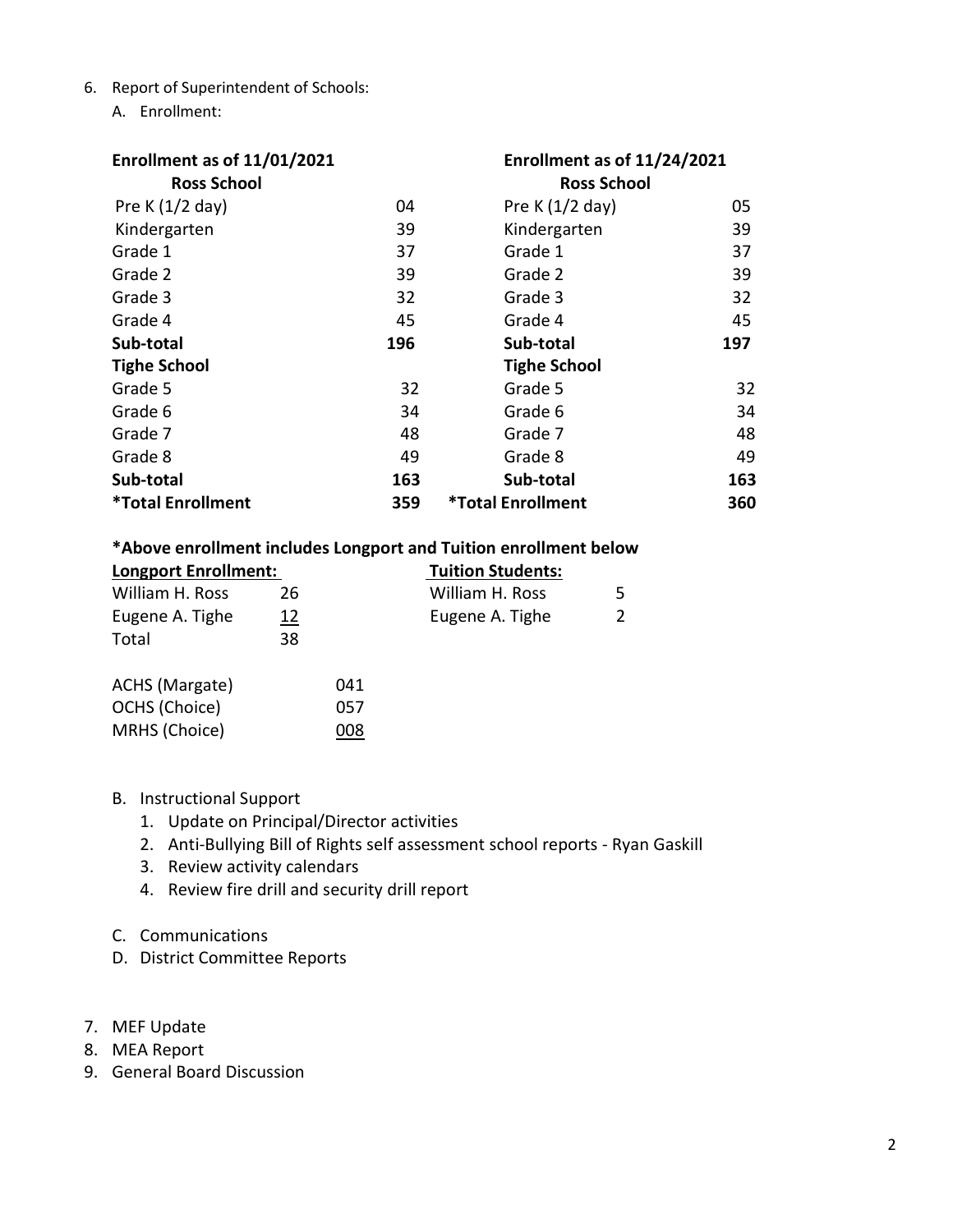### 10. General Approvals

It may appear to members of the public that the City of Margate Board of Education takes formal action with limited comment or member discussion. This is not so. Prior to the time any formal action is taken, the district administration and school board members thoroughly review all supporting documentation. After each matter has been thoroughly discussed and after the superintendent is satisfied that each matter is ready to be presented to the Board of Education, it is then referred to the appropriate Board Committee for discussion and analysis by members of the Board. The members of the School Board Committees work with the Superintendent to assure that all members are fully briefed on all pertinent details and understand the motions. When the Committees are satisfied with the motions, the motions are then placed on the agenda for action at a public meeting.

### A. Personnel

1) Approve the retirement of Victoria Morreale as of June 30, 2022.

2) Approve Shammara Martin to complete Administrative internship hours with Ryan Gaskill at Tighe School between December 1, 2021 and May 2022 pending completion of the required paperwork.

3) Approve Stephanie Troiano to attend staff meeting, district workshops when necessary on days she is not scheduled to work, Tuesday/Wednesday/Thursday between 12/1/21 to 6/30/2022 not to exceed 20 hours. Costs: 20 hours x MEA rate.

4) Approve Katie DeSalle for medical leave starting January 13, 2022 with an anticipated return date of March 1, 2022.

5) Approve the Margate City Board of Education and the Margate Education Association Memorandum of Understanding.

## B. Field Trips

1) Approve members of the Tighe School Singsations to go to Hershey Park Festival on May 26, 2022. Members will leave at 6:30am and return around 10:00pm. Costs: 2 buses =x \$1450 = \$2900. Tickets \$65 x 52 students = \$3,380 and Substitutes for Roland, Drexler, Cafiero, Turner. 2) Approve the Ocean City pops performance for Tighe School students on December 9, 2021. Staff: Deb Roland.

## C. Students

1) Approve to affirm HIB Investigation No. 202122-T01.

 2) Approve a fundraiser at Bocca in Margate on December 13, 2021 during lunch and dinner. For every customer who has a flyer or mentions the flyer Bocca will donate 20% of the check to the Tighe School play. Staff: Deb Roland.

## D. Workshops

1) Approve Ryan Gaskill to attend the Atlantic County Special Services Directors meetings in Atlantic or Cape May County as scheduled. Costs: Travel

11. Presentation and Approval of Minutes: November 9, 2021 Regular Meeting and Executive Session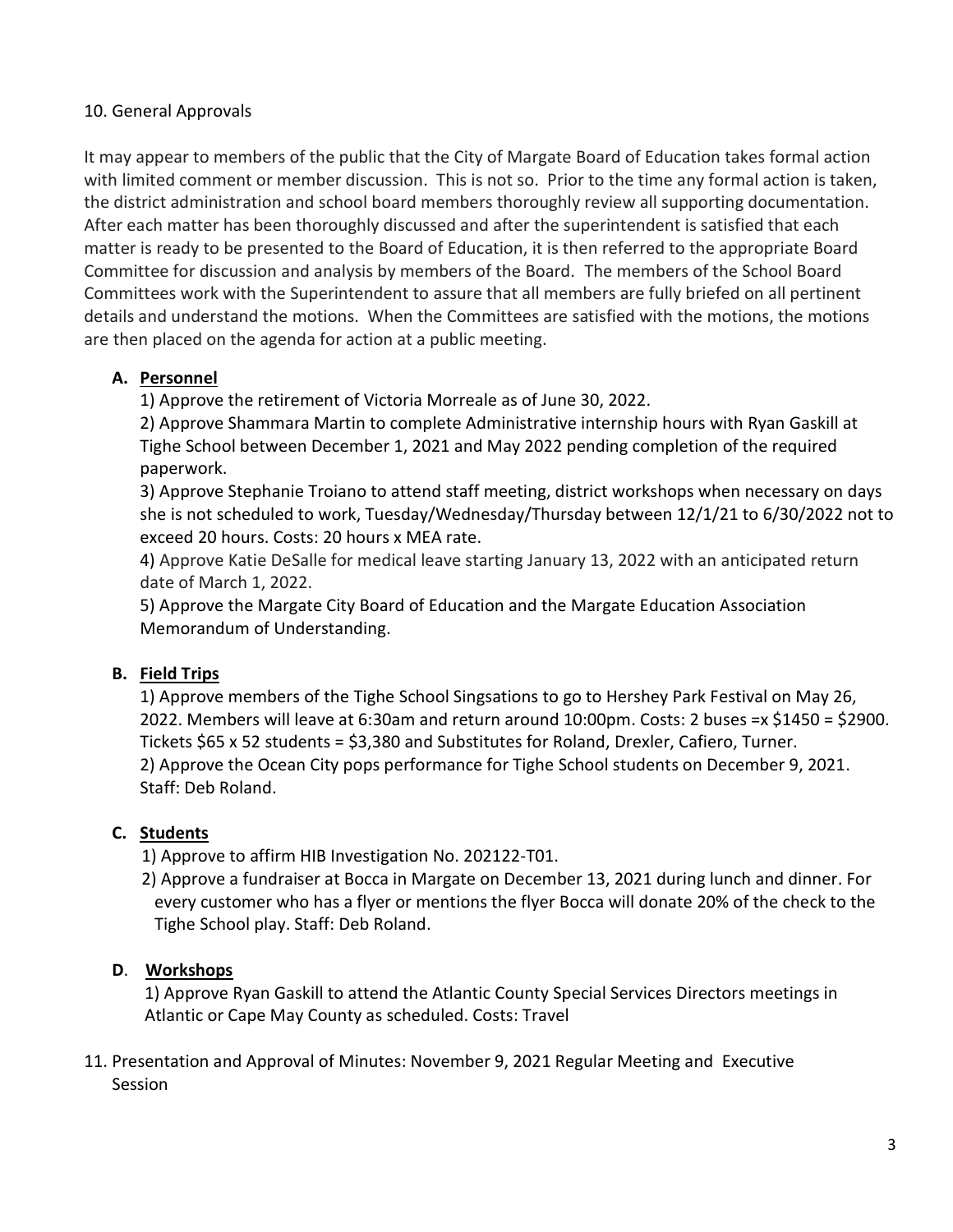12. Report of the Board Secretary: October 2021

a. Financial Reports - October 2021

b. Pursuant to N.J.A.C. 6A:23-16.10(c) Margate City Board of Education certifies that as of October 31, 2021 after review of the Secretary's Monthly Financial Reports (Revenue and Appropriation Sections) and upon consultation with the appropriate district officials that to the best of our knowledge there have been no changes in anticipated revenue sources and/or amounts and no major account or fund has been over-expended in violation of N.J.A.C. 6A:23-16.10(c)3-4 so that sufficient funds are available to meet the district's financial obligations for the remainder of the fiscal year.

c. Bills and Payrolls – \$974,963.05

d. Transfer of Funds within the General Current Expense Account

| To:   | <b>ESSER II Equipment WHR</b> | 20-483-400-732-00-00-025 | \$71,602.00 |
|-------|-------------------------------|--------------------------|-------------|
|       | Security Supply EAT           | 11-000-266-610-00-01     | \$500.00    |
|       | Security Supply WHR           | 11-000-266-610-00-04     | \$500.00    |
|       | Gen Supp Science EAT          | 11-190-100-610-07-01-010 | \$626.00    |
|       | Cons Asbest Flr               | 30-000-400-450-50-01     | \$26,549.31 |
|       |                               | Total                    | \$99,777.31 |
|       |                               |                          |             |
| From: | <b>ESSER II Prof Serv EAT</b> | 20-483-200-300-00-00-010 | \$5,000.00  |
|       | <b>ESSER II Prof Serv WHR</b> | 20-483-200-300-00-00-025 | \$5,000.00  |
|       | ESSER II Non Ed Supp EAT      | 20-483-200-600-00-00-010 | \$14,462.63 |
|       | ESSER II Non Ed Supp WHR      | 20-483-200-600-00-00-025 | \$47,139.37 |
|       | <b>Security Maint EAT</b>     | 11-000-266-420-00-01     | \$1,000.00  |
|       | Gen Supp Science WHR          | 11-190-100-610-07-04-025 | \$626.00    |
|       | Const Window Replace EAT      | 30-000-400-450-51-01     | \$26,549.31 |
|       |                               | Total                    | \$99,777.31 |

Ratified Budget Transfers for 2021-2022

- 13. Report of Receipts and Disbursements October 2021
- 14. Cash Report October 2021
- 15. New Business

a) Approve resolution for submission of school security grant in the amount of \$20,000. The board approves the submission of the grant application and the availability of local funds in case the total estimated costs of the proposed work exceeds the school district's grant allowance, and

If applicable, the school district's responsibility to return a pro rate share of the school security project grant to the NJDOE upon termination of a lease prior to June 30, 2024.

b) Accept and approve the School District Payment Schedule by the City of Margate to the Margate City School District for the period of January 1, 2022 to June 30, 2022.